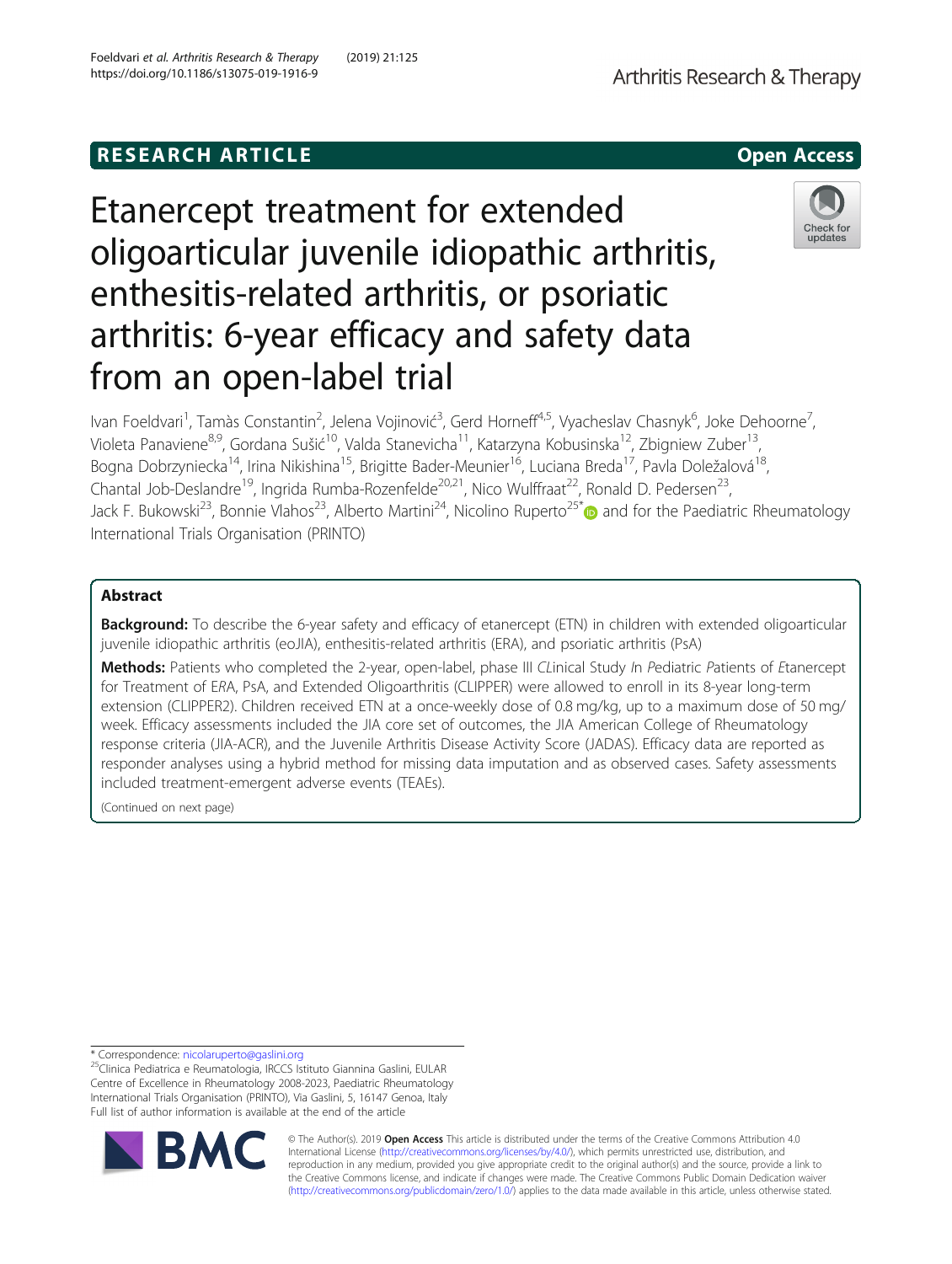# (Continued from previous page)

Results: Out of 127 patients originally enrolled in CLIPPER, 109 (86%) entered CLIPPER2. After 6 years of trial participation (2 years in CLIPPER and 4 years in CLIPPER2), 41 (32%) patients were still taking ETN, 13 (11%) entered the treatment withdrawal phase after achieving low/inactive disease (of whom 7 had to restart ETN), 36 (28%) discontinued treatment for other reasons but are still being observed, and 37 (29%) discontinued treatment permanently. According to the hybrid imputation analysis, proportions of patients achieving JIA ACR90, JIA ACR100, and JADAS inactive disease after the initial 2 years of treatment were 58%, 48%, and 32%, respectively. After the additional 4 years, those proportions in patients who remained in the trial were 46%, 35%, and 24%. Most frequently reported TEAEs [n (%), events per 100 patient-years] were headache [28 (22%), 5.3], arthralgia [24 (19%), 4.6], and pyrexia [20 (16%), 3.8]. Number and frequency of TEAEs, excluding infections and injection site reactions, decreased over the 6-year period from 193 and 173.8, respectively, during year 1 to 37 and 61.3 during year 6. A single case of malignancy (Hodgkin's lymphoma) and no cases of active tuberculosis, demyelinating disorders, or deaths were reported.

Conclusions: Open-label etanercept treatment for up to 6 years was safe, well tolerated, and effective in patients with eoJIA, ERA, and PsA.

Trial registration: ClinicalTrials.gov: CLIPPER, [NCT00962741,](https://clinicaltrials.gov/ct2/show/NCT00962741) registered 20 August, 2009, CLIPPER2, [NCT01421069](https://clinicaltrials.gov/ct2/show/NCT01421069), registered 22 August, 2011.

Keywords: Etanercept, Juvenile idiopathic arthritis, Enthesitis-related arthritis, Extended oligoarticular juvenile idiopathic arthritis (eoJIA), Enthesitis-related arthritis (ERA), Psoriatic arthritis (PsA), Efficacy, Safety, Clinical trial

# Background

Juvenile idiopathic arthritis (JIA) is a heterogeneous chronic disease estimated to affect approximately 1 in 1000 children [\[1](#page-8-0)–[3](#page-8-0)]. It encompasses seven clinical categories: systemic arthritis, oligoarticular juvenile idiopathic arthritis (extended and persistent: eoJIA and poJIA), rheumatoid factor-positive polyarthritis, rheumatoid factor-negative polyarthritis, psoriatic arthritis (PsA), enthesitis-related arthritis (ERA), and undifferentiated arthritis [[4\]](#page-8-0). Available treatments have greatly improved clinical outcomes [[5](#page-8-0)–[11\]](#page-9-0), but few have been studied in all JIA categories [[5](#page-8-0), [12](#page-9-0), [13\]](#page-9-0), with long-term data being relatively scarce [\[14\]](#page-9-0).

Etanercept (ETN), an inhibitor of tumor necrosis factor alpha (TNF $\alpha$ ), was shown to be safe and efficacious in children with polyarticular JIA who received up to 8 years of continuous treatment [\[15](#page-9-0), [16\]](#page-9-0), but evidence of long-term benefits in the JIA categories of eoJIA, ERA, and psoriatic arthritis has been limited [[17](#page-9-0), [18\]](#page-9-0).

CLinical Study In Pediatric Patients of Etanercept for Treatment of ERA, PsA, and Extended Oligoarthritis (CLIPPER, NCT00962741) was a 2-year open-label study, designed to assess efficacy and safety of ETN in pediatric patients with eoJIA, ERA, and PsA [[19](#page-9-0)]. CLIPPER and CLIPPER2 (NCT01421069), its 8-year long-term extension, will provide efficacy and safety data for up to 10 years of treatment in this patient population. Here we present 6-year interim findings, from 2 years of CLIPPER and 4 years of CLIPPER2, on safety and efficacy in patients with eoJIA, ERA, or PsA.

# Methods

# Patients and study design

Full methodology of the CLIPPER trial was described previously [\[8](#page-9-0), [19\]](#page-9-0). Briefly, CLIPPER was a 24-month, Phase IIIb, open-label multicenter study performed at 38 centers in 19 member countries of the Paediatric Rheumatology International Trials Organisation (PRINTO) [[20\]](#page-9-0). Patients classified as eoJIA (2–17 years of age), ERA (12–17 years), or PsA (12–17 years) received ETN 0.8 mg/kg (maximum dose, 50 mg) once weekly (QW) for up to 96 weeks. All participants were required to have  $\geq 2$  active joints (e.g., joints with swelling or with limitation of motion [LOM] accompanied by either pain or tenderness). Those with eoJIA or PsA were required to have had an unsatisfactory response or intolerance to a non-biologic diseasemodifying anti-rheumatic drug (DMARD) (e.g., methotrexate). Patients with ERA were required to have had an unsatisfactory response or intolerance to either a non-biologic DMARD or a non-steroidal anti-inflammatory drug (NSAID). Individuals previously treated with biologics were excluded. CLIPPER2 is an on-going, 8-year, open-label extension study of CLIPPER. Patients who received at least one dose of ETN and who completed approximately 2 years of CLIPPER were eligible to enter the active treatment period of CLIPPER2.

A combined flow chart of CLIPPER and CLIPPER2 is presented in Fig. [1](#page-2-0). All CLIPPER participants who completed 24 months of treatment with ETN were eligible to enroll in CLIPPER2. Patients who had either met the American College of Rheumatology (ACR) definition for JIA clinically inactive disease  $[21]$  (CID<sub>ACR</sub>) for at least 6 months of continuous treatment (clinical remission,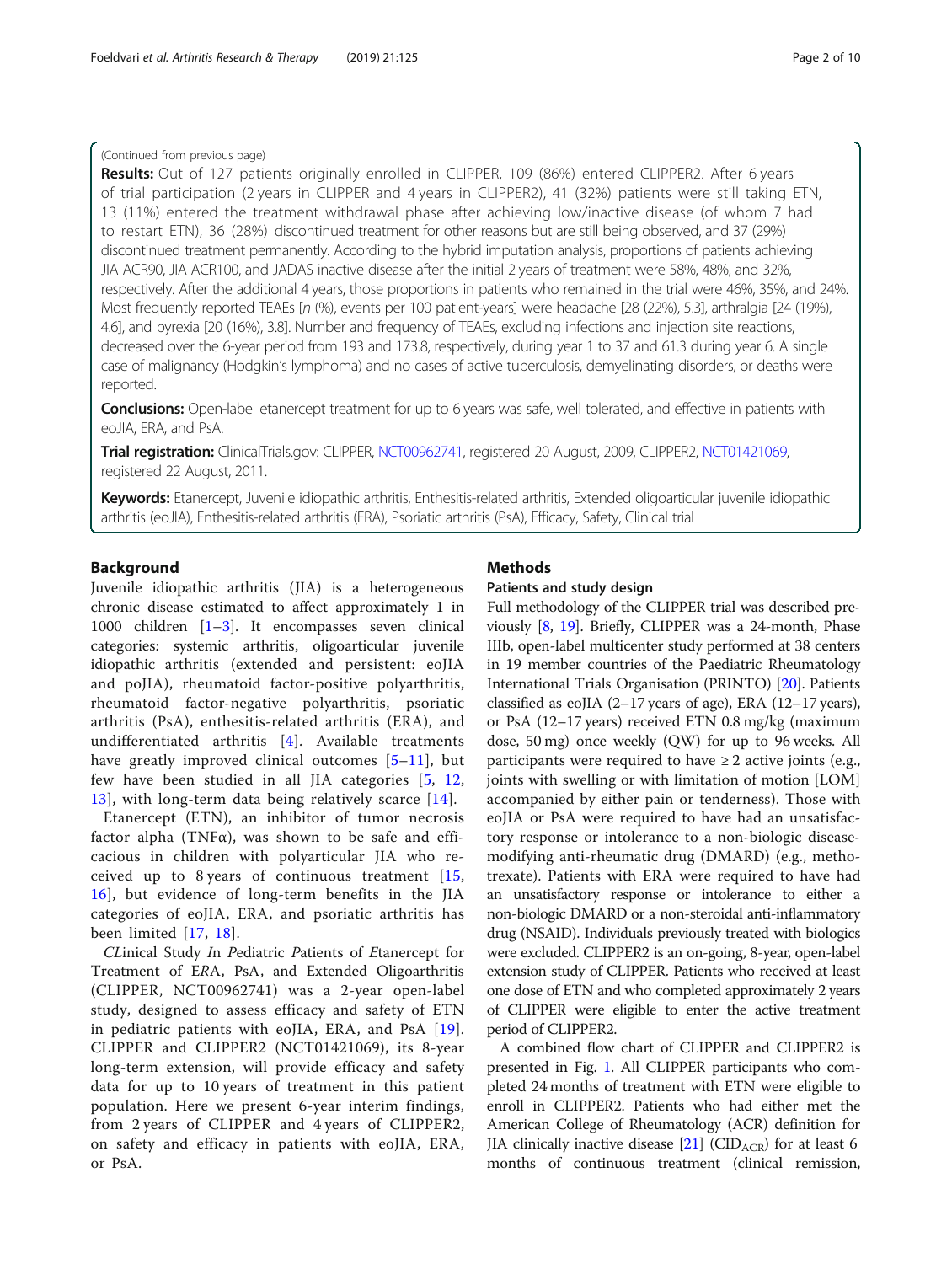<span id="page-2-0"></span>

 $CR_{ACR}$ ) or, in investigator's judgment, had a good clinical response and would benefit from etanercept withdrawal, were eligible to enter the withdrawal period. Those in the withdrawal period who flared and were in need of ETN retreatment per the investigator's clinical judgment could enter the retreatment period. (flare was defined as  $\geq 30\%$ worsening in at least three of the six ACR Pediatric components, with  $\geq 30\%$  improvement in not more than one of the remaining components and a minimum of two active joints.) Patients who did not complete 24 months of active treatment in CLIPPER or discontinued ETN for any reason before the end of CLIPPER2, as well as those in the withdrawal period who were ineligible for retreatment with ETN or who discontinued during the retreatment period, were eligible to enroll into the observational period of CLIPPER2 and were assessed for safety only, every 6 months until the end of the trial.

# Efficacy and safety outcomes

The efficacy endpoints were assessed for up to 72 months of trial participation (24 months of CLIPPER and 48 months of CLIPPER2) and included the JIA core set of measures [[22\]](#page-9-0): Physician Global Assessment (PGA) [\[23](#page-9-0)], Patient/Parent Global Assessment (PtGA) [[23\]](#page-9-0), number of active joints and joints with LOM, levels of C-reactive protein (CRP), and the cross-culturally adapted and validated version of Childhood Health Assessment Questionnaire (CHAQ) [[24\]](#page-9-0). In addition, we reported the overall back pain and nocturnal back pain on a 100-mm visual analog scale (VAS) for patients with ERA; body surface area (BSA; %) affected and PGA of psoriasis for patients with PsA; proportions of patients achieving JIA American College of Rheumatology's (ACR) 30, 50, 70, 90, and 100 criteria [\[21](#page-9-0)], and the Juvenile Arthritis Disease Activity Score (JADAS) [[25](#page-9-0)]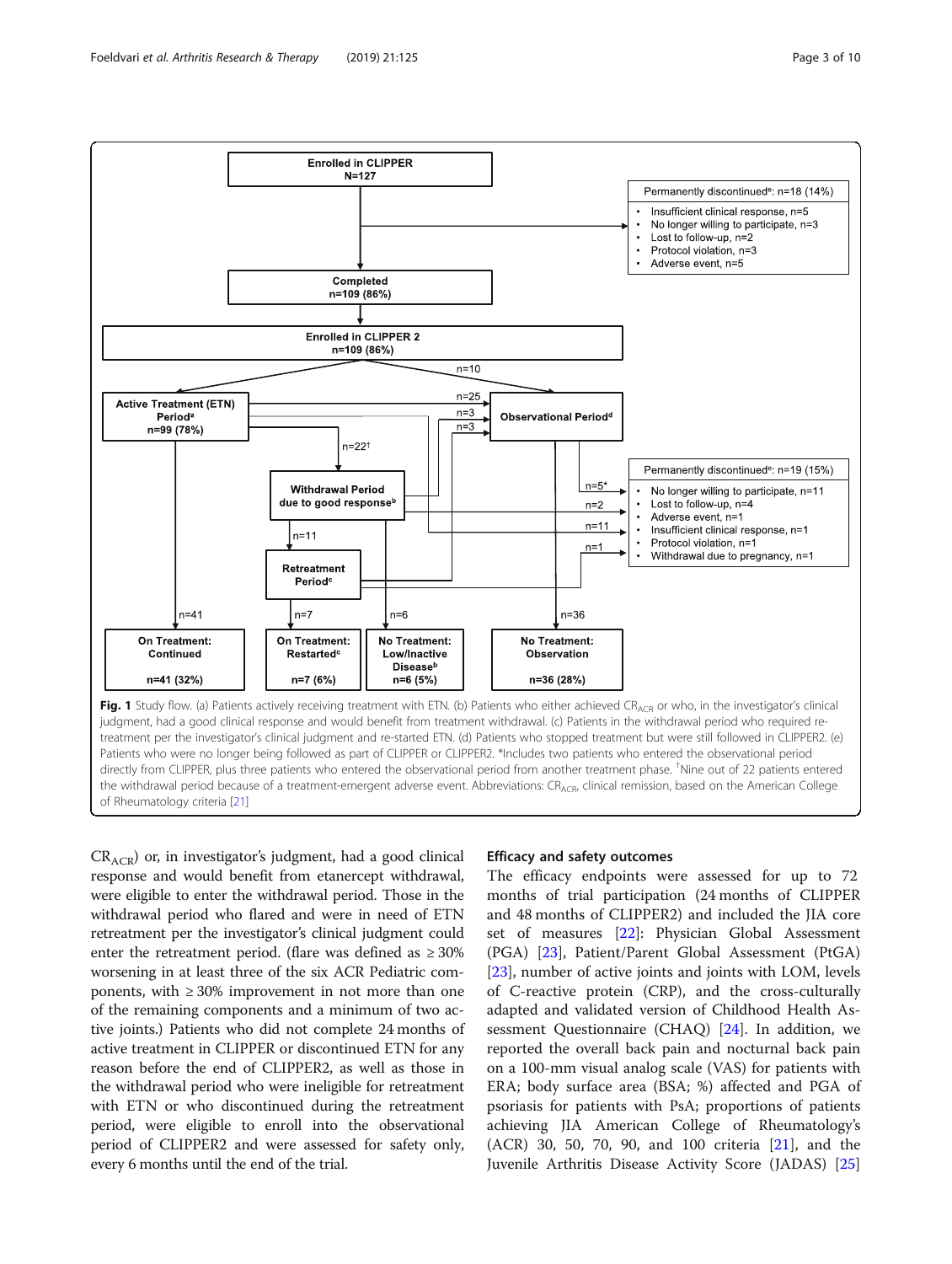73-joint inactive disease, JADAS clinically inactive dis-ease (CID<sub>IADAS</sub>) [\[26\]](#page-9-0) at each visit; and proportions of patients achieving sustained JIA ACR clinical remission  $(CR<sub>ACR</sub>)$  defined as no joints with active arthritis; no fever, rash, serositis, splenomegaly, or generalized lymphadenopathy attributable to JIA; CRP level within normal limits; PGA of disease activity score of best possible on the scale used; duration of morning stiffness of  $\leq 15$  min; and no active uveitis [\[21\]](#page-9-0). CR on medication was defined as persistence of clinically inactive disease  $(CR_{ACR}$  or  $CR_{IADAS}$ criteria) for  $\geq 6$  continuous months. Disease activity was assessed based on the following cut-off values of the JADAS score:  $\leq 1$ , CID; 1–3.8, low disease activity (LDA); 3.9–10.5, moderate disease activity (MDA);  $> 10.5$ , high disease activity (HDA) [[25](#page-9-0)–[27\]](#page-9-0). Time to disease flare was assessed for patients who entered the withdrawal period.

Safety outcomes included reports of infections, malignancy, and other treatment-emergent adverse events (TEAEs) classified as per the latest release of MedDRA.

#### Statistical analysis

All efficacy and safety analyses were based on the modified intention-to-treat (mITT) population, defined as all patients who received at least one dose of ETN.

For the responder analyses, missing values were imputed using a hybrid method, based on patients' enrolment status, trial period at cut-off date, and reasons for permanent discontinuation (Additional file [1](#page-7-0): Table S1). Specifically, for patients who did not complete CLIPPER, missing data were considered non-response (non-responder imputation, NRI). For those who did complete CLIPPER but did not enroll in CLIPPER2, imputation was performed using the last observation carried forward (LOCF) approach. For patients enrolled in CLIP-PER2 and who were in active treatment period at the cut-off date, observed cases (OC) were used (i.e., there was no imputation). For those enrolled in CLIPPER2, patients who were in the withdrawal or retreatment period at the cut-off date, or who permanently discontinued the trial for pregnancy-related reasons, the LOCF approach was used, using the last available data from the active treatment period. For patients enrolled in CLIP-PER who were in the observational period at the cut-off date, or who permanently discontinued treatment for reasons not related to pregnancy, the NRI approach was used. Finally, for those who enrolled in CLIPPER2 and had missing values before the protocol amendment that added efficacy assessments, those who entered the observational period directly, entered the withdrawal period or dropped out for reasons related to pregnancy, or had not entered the withdrawal period and had no efficacy data at the time of cut-off, the LOCF approach was used. Supporting responder analyses were conducted using OC and the more conservative NRI approaches (Additional file [1:](#page-7-0) Figure S1).

Data are presented as means or proportions (%), with 95% confidence intervals.

All other efficacy analyses were conducted using the OC approach. Median time to flare for patients in the withdrawal period was determined using Kaplan-Maier analysis.

TEAEs were summarized as numbers of events  $(n)$ and events per 100 patient-years (EP100PY). For patients in the observational period of CLIPPER2, safety was assessed by collecting serious AEs only.

# Results

#### Patient disposition and baseline characteristics

Six years after treatment initiation (i.e., after 2 years of CLIPPER and 4 years of CLIPPER2), 48 (38%) of patients enrolled in CLIPPER ( $N = 127$ ) were still receiving etanercept, either continuously (41 [32%]) or as retreatment (7 [6%]), whereas 6 (5%) stopped treatment due to low/ inactive disease and 36 (28%) because they entered the observation period during CLIPPER2 (Fig. [1\)](#page-2-0). A total of 37 (29%) patients permanently discontinued trial participation: 18 (14%) during CLIPPER and 19 (15%) during CLIPPER2 (Fig. [1](#page-2-0)). Additional 36 (28%) stopped ETN treatment but remained in the observational period, for a total of 73 (46%) patients who discontinued the study drug.

Demographic and clinical characteristics of patients entering CLIPPER2 (Table [1\)](#page-4-0) were similar to the population enrolled in CLIPPER, which were described previously [[8](#page-9-0)]. The proportions of patients with PsA and ERA who entered CLIPPER2 (79% and 82%, respectively) were lower than the proportion of patients with eoJIA (92%).

The median age of patients with eoJIA (8.0 years) was lower than the median age of patients with ERA or PsA (14.0 years for both), which was the consequence of the study's inclusion criteria. Most patients with eoJIA and PsA were female (69% and 78%, respectively), whereas the majority of patients with ERA were male (84%). After 24 months of etanercept treatment in CLIPPER, there were differences between the three JIA categories in the mean values of JADAS score, CRP, number of active joints, and joints with LOM. Overall, 89% of patients were receiving DMARDs at baseline of CLIPPER2, with methotrexate being the most commonly used (72%) (Table [1](#page-4-0)).

# **Efficacy**

The mean improvements from baseline in JADAS disease activity at month 24 of CLIPPER were largely maintained at month 48 of CLIPPER2 (Fig. [2](#page-5-0)). A similar pattern was observed for other measures of disease activity, as well as for patient-reported outcomes (Additional file [1:](#page-7-0) Table S2).

In patients with ERA, improvements in back pain and nocturnal back pain achieved from baseline to month 24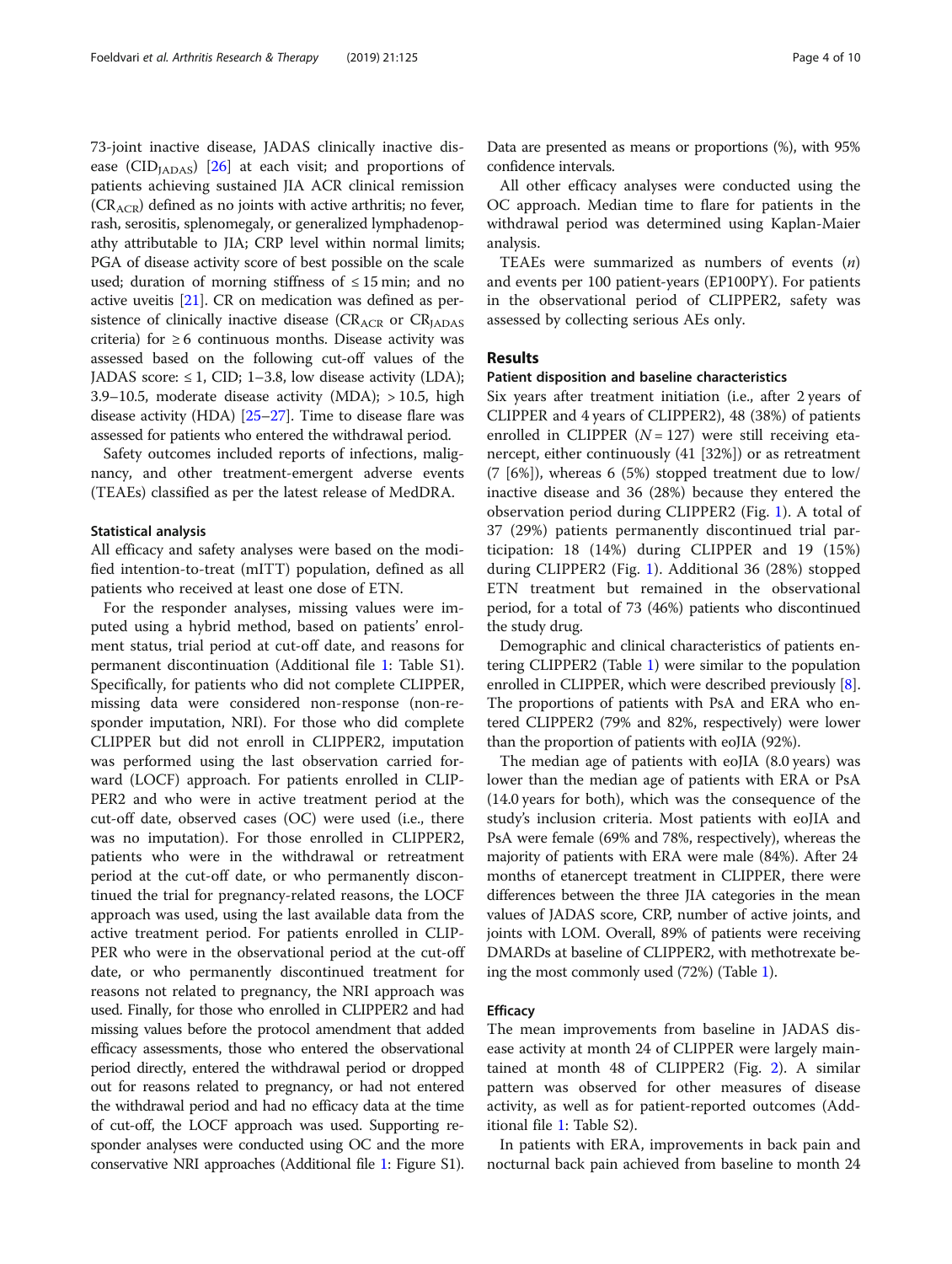<span id="page-4-0"></span>

| Table 1 Baseline characteristics at enrollment in the open-label extension phase, after 24 months of treatment with etanercept |  |  |  |  |
|--------------------------------------------------------------------------------------------------------------------------------|--|--|--|--|
| (baseline CLIPPER2)                                                                                                            |  |  |  |  |

|                                                              | eoJIA<br>$n = 55$    | ERA<br>$n = 31$              | PsA<br>$n = 23$      | Total<br>$n = 109$   |
|--------------------------------------------------------------|----------------------|------------------------------|----------------------|----------------------|
| % of CLIPPER                                                 | 92% (55/60)          | 82% (31/38)                  | 79% (23/29)          | 86% (109/127)        |
| Age, years <sup>a</sup>                                      | 10.6(4.6)            | 16.2(1.6)                    | 15.8(2.4)            | 13.3(4.5)            |
| Female <sup>a</sup>                                          | 38 (69)              | 5(16)                        | 18 (78)              | 61 (56)              |
| JIA core set                                                 |                      |                              |                      |                      |
| Physician Global Assessment of disease activity, 0-100 score | 1.0(1.4)<br>$n = 49$ | 0.7(0.7)<br>$n = 30$         | 0.8(1.0)<br>$n = 19$ | 0.8(1.2)<br>$n = 98$ |
| Number of active joints <sup>a</sup>                         | 0.6(1.0)<br>$n = 40$ | 0.7(1.2)<br>$n = 28$         | 1.3(4.6)<br>$n = 19$ | 0.8(2.3)<br>$n = 87$ |
| Number of joints with LOM <sup>a</sup>                       | 0.8(1.1)<br>$n = 40$ | 1.4(3.2)<br>$n = 28$         | 1.7(5.0)<br>$n = 19$ | 1.2(3.0)<br>$n = 87$ |
| C-reactive protein, mg/L <sup>a</sup><br>(normal $<$ 5 mg/L) | 3.9(8.5)<br>$n = 47$ | 2.7(4.1)<br>$n = 27$         | 1.1(0.2)<br>$n = 18$ | 3.0(6.5)<br>$n = 92$ |
| PtGA score <sup>a</sup>                                      | 1.4(2.0)             | 1.0(1.3)                     | 1.3(1.5)             | 1.3(1.7)             |
| CHAQ score <sup>a</sup>                                      | 0.3(0.6)<br>$n = 47$ | 0.1(0.2)<br>$n = 20$         | 0.2(0.3)<br>$n = 13$ | 0.2(0.5)<br>$n = 80$ |
| JADAS 73 score <sup>a</sup>                                  | 3.5(4.7)<br>$n = 37$ | 2.3(2.2)<br>$n = 25$         | 3.3(5.4)<br>$n = 18$ | 3.1(4.3)<br>$n = 80$ |
| Additional measures                                          |                      |                              |                      |                      |
| Overall back pain VAS, mm <sup>a</sup>                       | $n = 0$              | 2.3(4.8)<br>$n = 26$         | $n = 0$              | 2.3(4.8)<br>$n = 26$ |
| Nocturnal back pain VAS, mm <sup>a</sup>                     | $n = 0$              | 2.1(3.7)<br>$n = 26$         | $n = 0$              | 2.1(3.7)<br>$n = 26$ |
| Psoriasis BSA, percentage <sup>a</sup>                       | $n = 0$              | $\qquad \qquad -$<br>$n = 0$ | 1.4(2.4)<br>$n = 19$ | 1.4(2.4)<br>$n = 19$ |
| PGA of psoriasis <sup>a</sup>                                | $n = 0$              | $n = 0$                      | 0.6(0.9)<br>$n = 19$ | 0.6(0.9)<br>$n = 19$ |
| Baseline therapies <sup>b</sup>                              |                      |                              |                      |                      |
| Any DMARD                                                    | 50 (91)              | 28 (90)                      | 19 (83)              | 97 (89)              |
| Methotrexate                                                 | 45 (82)              | 17(55)                       | 16(70)               | 78 (72)              |
| Oral corticosteroid                                          | 7(13)                | 7(23)                        | 1(4)                 | 15(14)               |
| Oral NSAID                                                   | 26 (47)              | 19(61)                       | 9(39)                | 54 (50)              |

<sup>a</sup>Mean (SD)

<sup>b</sup>Number (percentage)

Abbreviations: BSA, body surface area; CHAQ, Childhood Health Assessment Questionnaire; DMARD, disease-modifying anti-rheumatic drug; eoJIA, extended oligoarticular juvenile idiopathic arthritis; ERA, enthesitis-related arthritis; JADAS, Juvenile Arthritis Disease Activity Score; JIA, juvenile idiopathic arthritis; LOM, limitation of motion; NSAID, non-steroid anti-inflammatory drug; PGA, Physician Global Assessment; PtGA, Patient/Parent Global Assessment; PsA, psoriatic arthritis; SD, standard deviation; VAS, visual assessment scale

in CLIPPER (reductions in mean score from 25.9 to 2.4 and from 16.4 to 2.2, respectively) were largely maintained during the first 48 months of CLIPPER2; a similar pattern was observed for improvements in BSA and PGA of psoriasis in patients with PsA (Additional file [1:](#page-7-0) Table S3).

There was a similar pattern in response rates across the three JIA categories obtained using the hybrid method for data imputation, with the strongest initial response in terms of JADAS inactive disease observed for patients with eoJIA (Fig. [3](#page-5-0)), which was supported by analyses conducted using OC-only and NRI-only methodologies for missing data imputation (Additional file [1:](#page-7-0) Figure A1).

 $CR_{ACR}$  or  $CR_{IADAS}$  was achieved by 27% (34/127) and 24% (30/127) of all patients, respectively. After 2 years, there was an apparent overall decline in the proportions of ACR30–100 responders in patients with eoJIA and ERA, but not in those with PsA (Fig. [3](#page-5-0)).

Twenty-two (17%) patients discontinued ETN treatment due to low activity or inactive disease and entered the withdrawal period (Fig. [1](#page-2-0)); of those, 13 (59%) experienced disease flares, with a median time to flare of 190 days.

# Safety

Over the 6 years of trials' duration, the total exposure to ETN amounted to 524.4 patient-years. Exposure and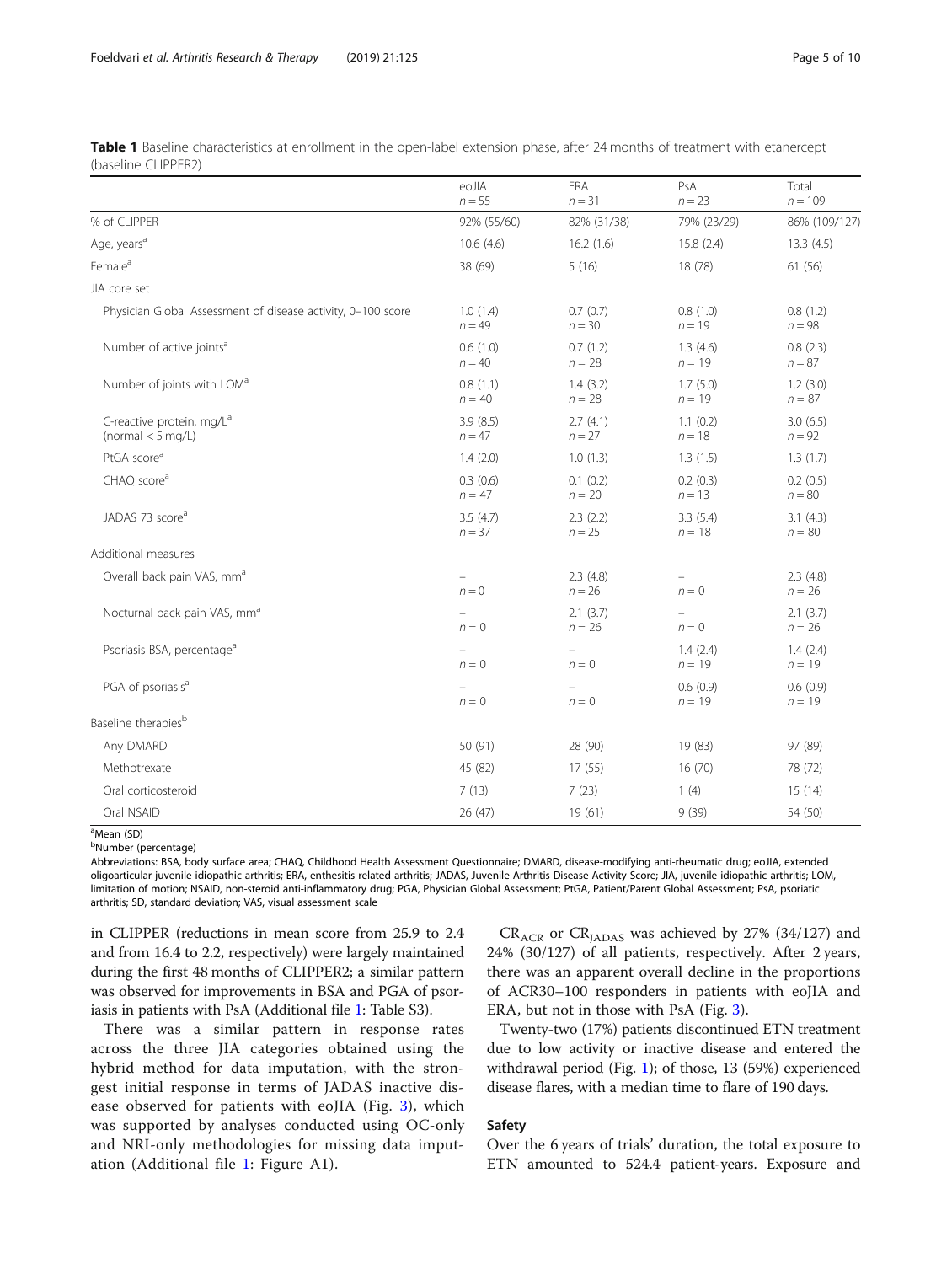<span id="page-5-0"></span>



ACR50 overlap completely for all visits after week 24. Abbreviations: eoJIA, extended oligoarticular juvenile idiopathic arthritis; ERA, enthesitisrelated arthritis; PsA, psoriatic arthritis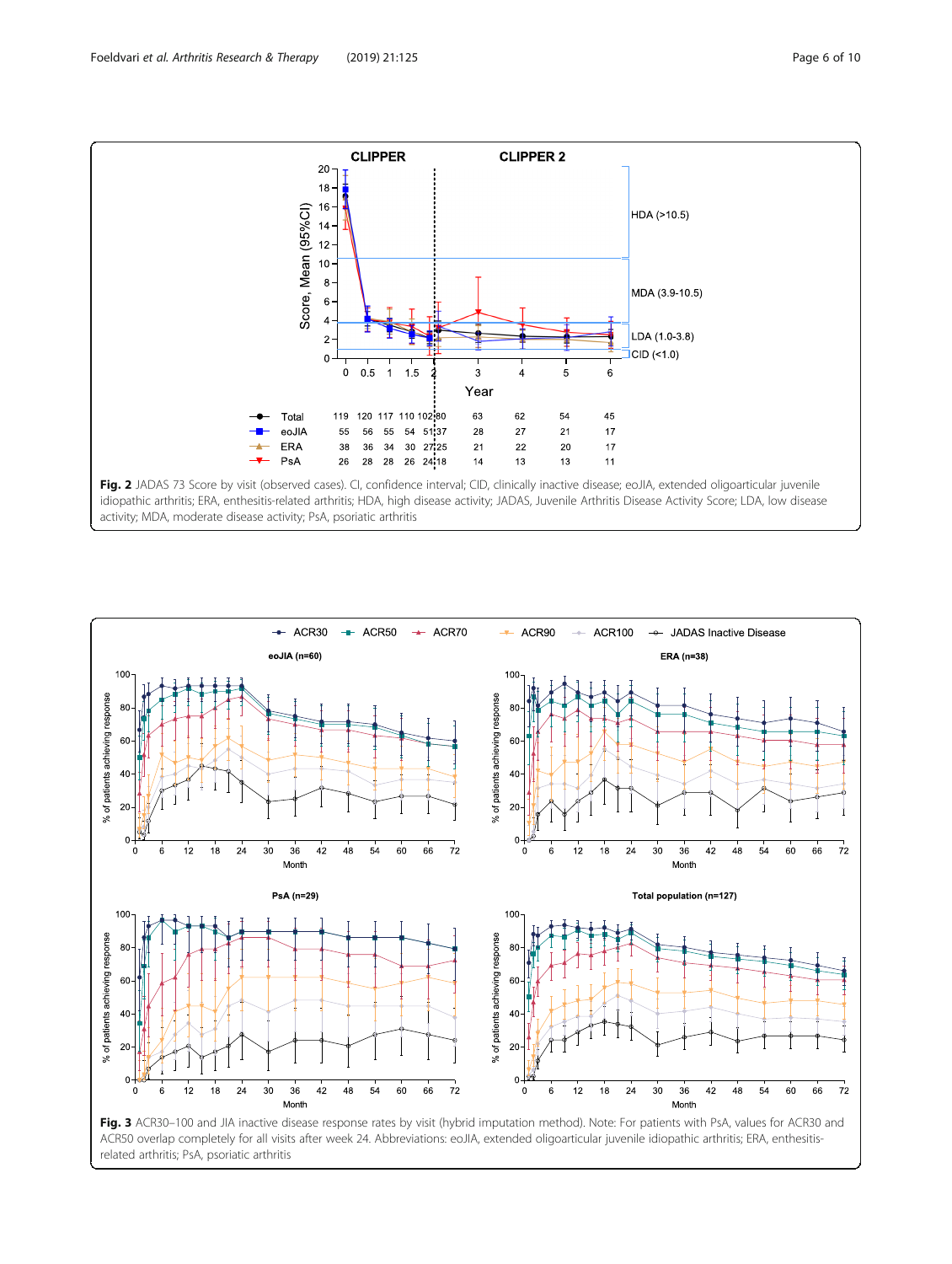TEAE occurrence data by JIA category are summarized in Table 2.

The most frequently reported TEAEs after 6 years of etanercept treatment, not including infections and injection site reactions, were headache ( $n = 28$ ; 5.3 EP100PY), arthralgia (*n* = 24; 4.6 EP100PY), pyrexia (*n* = 20; 3.8 EP100PY), diarrhea ( $n = 12$ ; 2.3 EP100PY), and leukopenia  $(n = 12; 2.3 EPI00PY)$ . Of those, more than twofold differences in EP100PY by JIA category were observed for headache (eoJIA, 4.9; ERA, 3.2; PsA, 9.2), pyrexia (eoJIA, 4.5; ERA, 1.9; PsA, 3.8), diarrhea (eoJIA, 2.0; ERA, 3.8; PsA, 0.8), and leukopenia (eoJIA, 3.7; ERA, 1.3; PsA, 0.8). Overall, the infections were more common in patients with eoJIA than those with ERA or PsA, with EP1000PY values of 143, 58, and 98, respectively (Table 2).

In the combined 6 years of treatment, there were a total of 561 (107.0 EP100PY) treatment-emergent infections, with the most common being those of the upper respiratory tract (eoJIA  $n = 86$ , 35.0 EP100PY; ERA 20, 12.6; PsA 34, 28.4), pharyngitis (eoJIA 45, 18.3; ERA 21, 13.2; PsA 20, 16.7), gastroenteritis (eoJIA 18, 7.3; ERA 5, 3.2; PsA 8, 6.7), and bronchitis (eoJIA 16, 6.5; ERA 7, 4.4; PsA 3, 2.5). No individual TEAE occurred more than three times in the same patient. The most frequent TEAEs (> 5% in any JIA subtype) calculated by the number of patients reporting (instead of the number of events and EP100PY) are summarized in Additional file [1:](#page-7-0) Table S4.

Seven cases of uveitis were reported: three in patients with eoJIA (mild in severity, and judged by the investigator not to be related to treatment), two in patients with ERA (one mild and one moderate in severity, both judged not related to treatment), and two in the PsA subgroup (one mild and one moderate in severity, deemed not related and related to treatment, respectively). There were also four cases of Crohn's disease: one

**Table 2** Etanercept exposure and TEAEs by JIA category

in a patient with eoJIA (severe, deemed related to treatment) and three in patients with ERA (two moderate and one severe, all deemed not related to treatment). One patient with Crohn's disease was HLA B27-positive.

A total of 15 patients experienced 19 instances of anemia, leukopenia, or neutropenia (Additional file [1](#page-7-0): Table S4). Of those, 12 (80%) were taking methotrexate at baseline, which is comparable with the methotrexate use in the overall trial population (72%; Table [1\)](#page-4-0). One patient (with eoJIA) who was receiving methotrexate entered the withdrawal period because of treatment-emergent leukopenia, but subsequently entered the retreatment period.

A single case of malignancy was reported (Hodgkin lymphoma; Table 2 and Additional file [1](#page-7-0): Table S4), in a patient with eoJIA who was treated with ETN for 27 months and had been receiving methotrexate for approximately 8 years. There were no deaths or cases of active tuberculosis or demyelinating disorders.

## **Discussion**

This is the first report on the safety and efficacy of ETN in patients with eoJIA, ERA, or PsA that spans over 6 years of continuous treatment. The study shows that treatment with ETN is effective, with acceptable safety and tolerability. Disease activity measures and PROs were relatively stable from the previously reported results after 2 years of treatment [[19](#page-9-0)] to the end of year 6 in the current report, suggesting a long-term maintenance of clinical benefits. The maintenance of benefits is particularly evident in the OC analysis (Additional file [1:](#page-7-0) Figure S1), which, however, included only patients who remained in the study and is therefore biased toward those with a satisfactory response to treatment. An opposite bias is manifest in the NRI analysis, which counts all missing values as non-responders (Additional file [1:](#page-7-0) Figure S1) and

| eoJIA<br>$n = 60$ | <b>FRA</b><br>$n = 38$ | PsA<br>$n = 29$ | Total<br>$N = 127$ |
|-------------------|------------------------|-----------------|--------------------|
| 245.6             | 158.9                  | 119.9           | 524.4              |
| 244 (99.4)        | 151 (95.0)             | 90 (75.0)       | 485 (92.5)         |
| 351 (142.9)       | 93 (58.5)              | 117(97.5)       | 561 (107.0)        |
| 5(2.0)            | 8(5.0)                 | $\circ$         | 13(2.5)            |
| 2(0.8)            | $\mathbf{0}$           | 1(0.8)          | 3(0.6)             |
| 11(4.5)           | 17(10.7)               | 4(3.3)          | 32(6.1)            |
| 5(2.0)            | 4(2.5)                 | 4(3.3)          | 13(2.5)            |
| $\mathbf{0}$      | 1(0.6)                 | 1(0.8)          | 2(0.4)             |
| 4(1.6)            | 4(2.5)                 | 2(1.7)          | 10(1.9)            |
| 1(0.4)            | $\mathbf{0}$           | $\mathbf{0}$    | 1(0.2)             |
|                   |                        |                 |                    |

<sup>a</sup>All opportunistic infections were herpes zoster (recurrent or > 1 dermatome affected)

<sup>b</sup>Uveitis, *n* = 7; Crohn's disease, *n* = 3

Hodgkin lymphoma

Abbreviations: 100PY, 100 patient-years; eoJIA, extended oligoarticular juvenile idiopathic arthritis; ERA, enthesitis-related arthritis; PsA, psoriatic arthritis; TEAE, treatment-emergent adverse event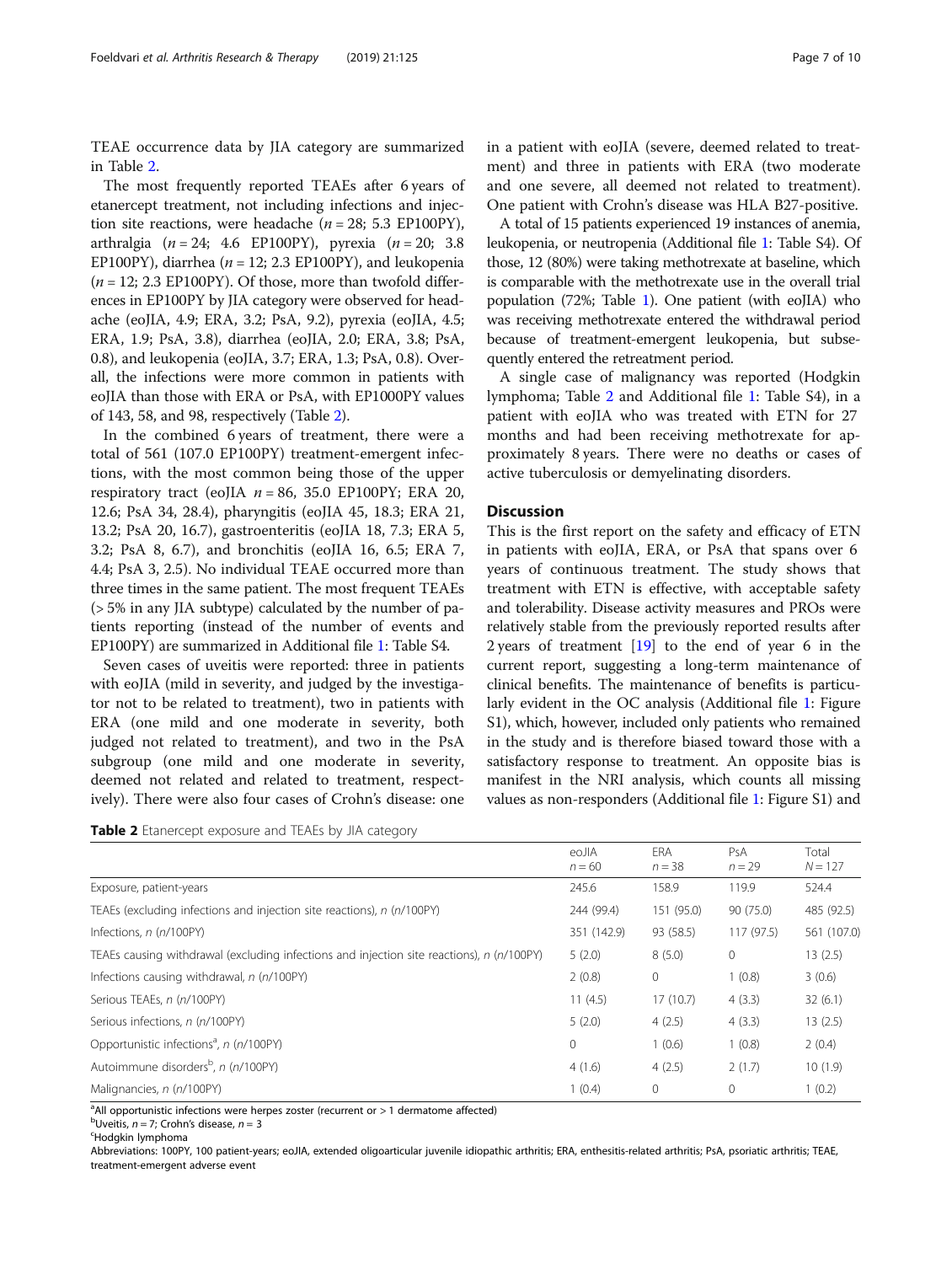<span id="page-7-0"></span>disregards the possibility that patients who discontinued the trial may indeed have had a clinical response. In order to reconcile many possible scenarios for non-response and also account for the fact that 46% of patients discontinued ETN treatment after 6 years, we employed a hybrid method for missing data imputation, which suggests a decline in the response of about 15–20 percentage points between the years 2 and 6, particularly for the more stringent response criteria (ACR50 and above) (Fig. [3\)](#page-5-0). However, about half of this decline was realized during the first 6 months of CLIPPER2, which raises the possibility that it could be attributed, at least partially, to treatment discontinuation, or other administrative differences between two separate clinical trials. Despite this decline, the data demonstrate a substantial long-term effect over a 6-year period.

Direct comparison of our findings with those from previous ETN studies in JIA is difficult, due to differences in time points, response measures, sample size, or JIA disease categories of the patients enrolled [\[16](#page-9-0)–[18,](#page-9-0) [28](#page-9-0)–[33](#page-9-0)]. With these differences in mind, we point out that 61% of patients in our study achieved ACR70 response at 48 months, compared to approximately 75% of patients at 4 years in an open-label extension study of ETN in polyarticular-course JIA [\[16\]](#page-9-0), and 75% of patients from the Dutch Arthritis and Biologicals in Children Register at 51 months [\[17\]](#page-9-0). Similarly, 27% and 24% of patients in our study achieved sustained clinical remission by ACR or JADAS criteria, respectively, compared with 24% (10/42) of patients who had achieved sustained  $CR_{ACR}$  (according to the same definition we used in our trial [[21\]](#page-9-0)) in a small, 4-year study of children with JIA (predominantly polyarthritis 78%) [[34\]](#page-9-0).

Overall, similar rates of TEAEs were observed across all JIA categories and no new major safety signals were observed. However, infections were more common in patients with eoJIA than those with ERA or PsA. Compared with patients with ERA or PsA, the eoJIA subgroup was younger, had a longer disease duration, had higher rates of MTX and CS use, and had a higher disease activity (Table [1](#page-4-0)) [\[8\]](#page-9-0), so one or more of these factors may have accounted for the higher infection rate. TEAEs were less frequent after the initial 2 years of treatment. Overall, the TEAE rates were similar to those observed in other long-term studies of ETN in JIA [\[16,](#page-9-0) [18](#page-9-0), [19](#page-9-0), [31\]](#page-9-0).

One patient with eoJIA developed Hodgkin lymphoma after 27 months of treatment with ETN and methotrexate. The incidence of Hodgkin lymphoma in post-marketing ETN data for patients aged 0–17 years was 9.5 per 100,000 patient-years, which is higher than the value for patients in the same age range for the general US population recorded in the Surveillance Epidemiology and End Results database (0.9 per 100,000 patient-years) [[35](#page-9-0)]. However, patients with JIA cannot be easily compared with the general population, since both JIA and the extensive pre-treatment with immuno-suppressants, including methotrexate, have been suggested as additional risk factors for lymphoma  $[36, 37]$  $[36, 37]$  $[36, 37]$ , and a retrospective study of 2000–2014 US claims data did not find an increased risk of malignancies in TNF-treated children with JIA, pediatric inflammatory bowel disease, or pediatric plaque psoriasis [\[38](#page-9-0)]. Nevertheless, a possibility must be allowed that the case of Hodgkin lymphoma observed in our study could have been related to the patient's treatment (methotrexate, ETN, or both).

The limitations of this study include the non-randomized, open-label design and the relatively low retention of treatment, with many patients with missing data or lost to follow-up. In addition, because of a late protocol amendment, efficacy data are not available for all patients from the beginning of the extension study.

## Conclusions

In conclusion, open-label treatment with ETN up to 6 years was safe, well tolerated, and effective in patients with eoJIA, ERA, and PsA. No new safety signals were detected.

# Additional file

[Additional file 1:](https://doi.org/10.1186/s13075-019-1916-9) Table S1. Summary of missing data imputation methods for the responder analysis. Table S2. Disease activity and patient-reported outcomes (observed cases). Table S3. Outcomes specific for enthesitis-related arthritis and psoriatic arthritis (observed cases). Table S4. The most frequent TEAEs, excluding infections and injection site reactions (> 5% in any JIA subtype, by System Organ Class). Figure S1. ACR30–100 and JIA inactive disease response rates (OC vs NRI). Additional Tables (A1 to A4) and Figure A1 related to missing data imputation based on patients' enrolment status, trial period at cut-off date, and reasons for permanent discontinuation. (DOCX 224 kb)

#### Abbreviations

ACR: American College of Rheumatology; BSA: Body surface area; CHAQ: Childhood Health Assessment Questionnaire; CR: Clinical remission; CRP: C-reactive protein; DMARD: Disease-modifying anti-rheumatic drug; eoJIA: Extended oligoarticular juvenile idiopathic arthritis; EP100PY: Events per 100 patient-years; ERA: Enthesitis-related arthritis; ETN: Etanercept; HDA: High disease activity; JADAS: Juvenile Arthritis Disease Activity Score; LDA: Low disease activity; LOCF: Last observation carried forward; LOM: Limitation of motion; MDA: Moderate disease activity; NSAID: Nonsteroid anti-inflammatory drug; PGA: Physician Global Assessment; PsA: Psoriatic arthritis; PtGA: Patient/Parent Global Assessment; SD: Standard deviation; TEAE: Treatment-emergent adverse event; VAS: Visual analog scale

#### Acknowledgements

We wish to thank all patients who participated in this study, as well as all investigators and medical staff at all of the participating centers. We wish to thank Marco Garrone from the PRINTO International Coordinating Center in Genoa, Italy, for his assistance in the preparation of the manuscript. Medical writing support was provided by Samantha Forster and Vojislav Pejović of Engage Scientific Solutions and was sponsored by Pfizer.

## Funding

This work was sponsored by Pfizer.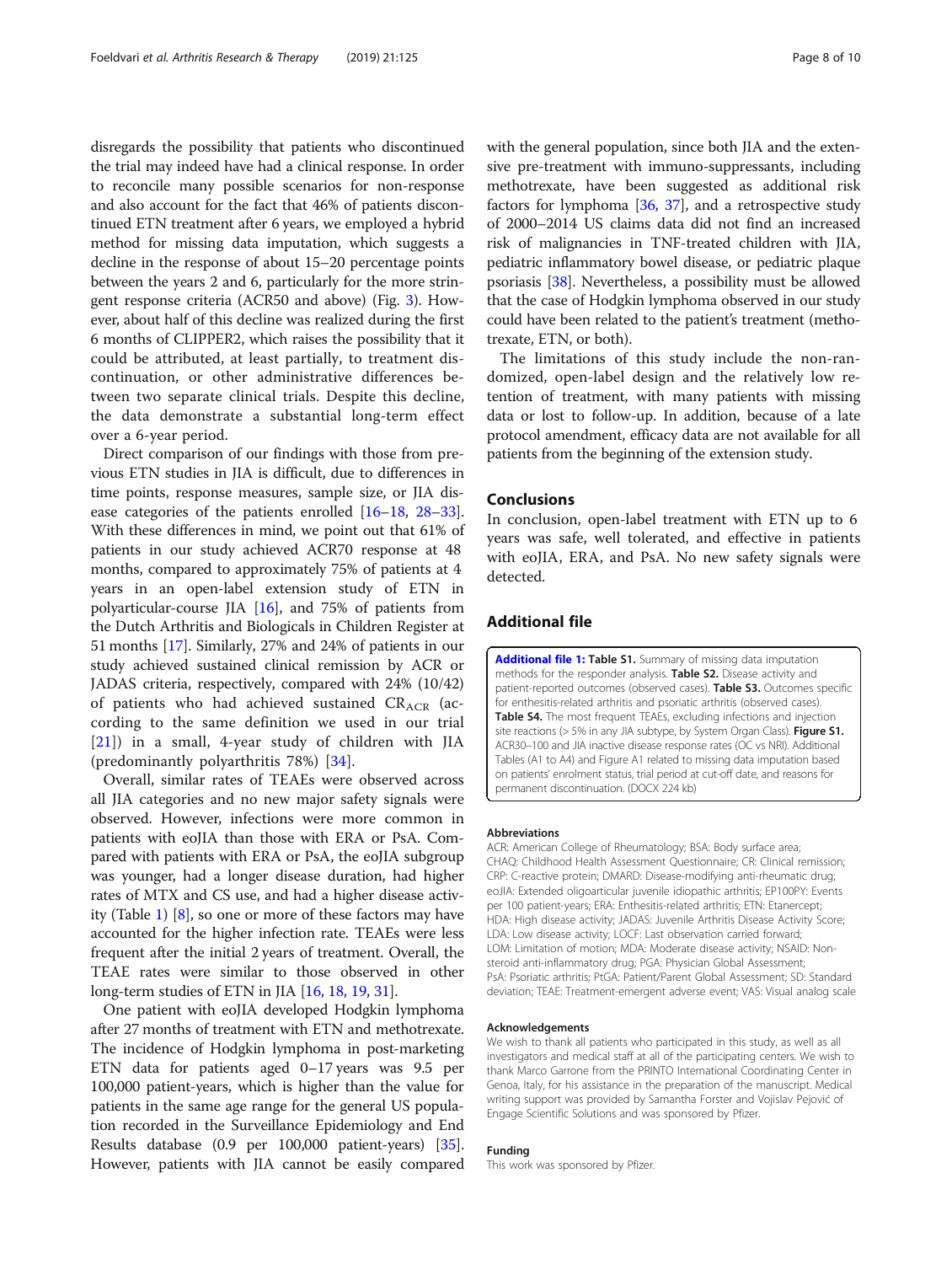## <span id="page-8-0"></span>Availability of data and materials

Upon request, and subject to certain criteria, conditions, and exceptions (see https:/[/www.pfizer.com/science/clinical-trials/trial-data-and-results](https://www.pfizer.com/science/clinical-trials/trial-data-and-results) for more information), Pfizer will provide access to individual de-identified participant data from Pfizer-sponsored global interventional clinical studies conducted for medicines, vaccines, and medical devices (1) for indications that have been approved in the US and/or EU or (2) in programs that have been terminated (i.e., development for all indications has been discontinued). Pfizer will also consider requests for the protocol, data dictionary, and statistical analysis plan. Data may be requested from Pfizer trials 24 months after study completion. The de-identified participant data will be made available to researchers whose proposals meet the research criteria and other conditions, and for which an exception does not apply, via a secure portal. To gain access, data requestors must enter into a data access agreement with Pfizer.

#### Authors' contributions

Drafting of the manuscript and conceptualization of statistical analyses were performed by NR, RP, JB, and BV. Statistical analyses were conducted by RP. All authors participated in the study conception and design, data collection, or analysis and interpretation of data. All authors revised the manuscript critically, provided editorial input, and approved the manuscript for publication.

#### Ethics approval and consent to participate

The study was approved by the relevant regulatory bodies of each country and institution. It was conducted in accordance with the Declaration of Helsinki and the Good Clinical Practices. All patients or their parents/ caregivers provided written consent for participation in the study.

#### Consent for publication

Not applicable.

#### Competing interests

I. Foeldvari has served on advisory boards with AbbVie, Novartis, Chugai, and Genzyme.

T. Constantin has received speaker's fees from or served as a consultant for AbbVie, Novartis, Pfizer, and Roche.

J. Vojinović has received honoraria from AbbVie, Pfizer, TEVA, MSD, and Roche.

G. Horneff has received honoraria from Chugai, UCB, Pfizer, AbbVie, Roche, and Novartis.

J. Dehoorne has received speaker's fees from or served as a consultant for AbbVie, Pfizer, and Roche.

V. Stanevicha has received consulting fees from AbbVie and Roche and has a partnership with Pfizer.

I. Nikishina has received honoraria from AbbVie, Bristol-Myers Squibb, Janssen, MSD, Novartis, Pfizer, and Roche.

P. Doležalová has received speaker's bureau honoraria from Pfizer, AbbVie, Novartis, Hoffman-La Roche, Medac, Swedish Orphan Biovitrum, Eli Lilly, Sanofi, and Genzyme.

R. Pedersen and B. Vlahos are employees of Pfizer, the sponsor of this study, and own company stock.

J. Bukowski is a former employee of Pfizer, the sponsor of this study, and may own company stock.

A. Martini has received speaker's bureau and honoraria from Abbott, AbbVie, Amgen, Biogen Idec, Bristol-Myers Squibb, Astellas, Boehringer, Italfarmaco, Janssen, MedImmune, Novartis, Novo Nordisk, Pfizer, Sanofi, Roche, Servier, and Takeda.

N. Ruperto has received speaker's bureau and honoraria from Abbott, AbbVie, Amgen, Biogen Idec, Astellas, Alter, AstraZeneca, Boehringer, Bristol-Myers Squibb, CD-Pharma, Celgene, Crescendo Bioscience, EMD Serono, Hoffman-La Roche, Italfarmaco, Janssen, MedImmune, Medac, Novartis, Novo Nordisk, Pfizer, Sanofi Aventis, Servier, Takeda, and Vertex.

The IRCCS Istituto Giannina Gaslini, which is the public hospital where Dr. Ruperto and Prof Martini work as full-time employees, has received contributions to support the research activities of the network of PRINTO ([www.printo.it](http://www.printo.it)) from Abbott, Bristol-Myers Squibb, Francesco Angelini SPA, Glaxo SmithKline, Janssen Biotech Inc., Novartis, Pfizer Inc., Roche, Sanofi Aventis, and Schwarz Biosciences GmbH; this money has been reinvested for the research activities of the hospital in a fully independent manner without any commitment to third parties.

V. Chasnyk, V. Panaviene, G. Sušić, K. Kobusinska, Z. Zuber, B. Dobrzyniecka, B. Bader-Meunier, L. Breda, C. Job-Deslandre, I. Rumba-Rozenfelde, and N. Wulffraat declare that they have no competing interests.

# Publisher's Note

Springer Nature remains neutral with regard to jurisdictional claims in published maps and institutional affiliations.

#### Author details

<sup>1</sup>Hamburg Centre for Pediatric and Adolescent Rheumatology, Hamburg, Germany. <sup>2</sup>Unit of Pediatric Rheumatology-Immunology, Second Department of Pediatrics, Semmelweis University, Budapest, Hungary. <sup>3</sup>Clinic of Pediatrics Clinical Center Niš, Faculty of Medicine, University of Niš, Niš, Serbia. <sup>4</sup> Department of General Paediatrics, Asklepios Clinic Sankt Augustin, Sankt Augustin, Germany. <sup>5</sup>Department of Paediatric and Adolescents Medicine, Medical Faculty, University Hospital of Cologne, Cologne, Germany. <sup>6</sup>Saint-Petersburg State Pediatric Medical University, Saint-Petersburg, Russian Federation. <sup>7</sup>Department of Pediatric Rheumatology, Ghent University Hospital, Ghent, Belgium. <sup>8</sup>Children's Hospital, Affiliate of Vilnius University Hospital Santaros Clinic, Vilnius, Lithuania. <sup>9</sup>Clinic of Children's Diseases Vilnius University, Vilnius, Lithuania. <sup>10</sup>Division of Pediatric Rheumatology, Institute of Rheumatology, Belgrade, Serbia. <sup>11</sup>Department of Pediatrics, Riga Stradins University, Children University Hospital, Riga, Latvia. <sup>12</sup>Provincial Children's Hospital J. Brudzińskiego, Bydgoszcz, Poland. 13Andrzej Frycz Modrzewski Krakow University, Krakow, Poland. 14Szpital Specjalistyczny im. A. Falkiewicza, Szpital Specjalistyczny, Wroclaw, Poland. <sup>15</sup>Pediatric Department, V.A. Nasonova Research Institute of Rheumatology, Moscow, Russian Federation. 16IMAGINE Institute, Hôpital Necker-Enfants Malades, Centre de Référence National pour les Rhumatismes Inflammatoires et les Maladies Auto-Immunes Sytémiques rares de l'enfant (RAISE), Unité d'Immunologie, Hématologie et Rhumatologie Pediatrique, Paris, France. 17Dipartimento di Pediatria, Ospedale Policlinico – Università degli Studi di Chieti, Chieti, Italy. 18Department of Pediatrics and Adolescent Medicine, General University Hospital and 1st Faculty of Medicine, Charles University in Prague, Prague, Czech Republic. 19Hôpital Universitaire Cochin, Centre de Reference National pour les Arthrites Juveniles, Site Patients Adultes - Service Rhumatologie A, Paris, France. <sup>20</sup>Faculty of Medicine, University of Latvia, Riga, Latvia.<sup>21</sup>University Children Hospital, Riga, Latvia.<sup>22</sup>Department of Pediatric Immunology and Rheumatology, Wilhelmina Children's Hospital, Utrecht, The Netherlands. <sup>23</sup>Pfizer, Collegeville, PA, USA. <sup>24</sup>Dipartimento di Neuroscienze, Riabilitazione, Oftalmologia, Genetica e Scienze Materno-Infantili (DiNOGMI), Università degli Studi di Genova, Genoa, Italy. <sup>25</sup>Clinica Pediatrica e Reumatologia, IRCCS Istituto Giannina Gaslini, EULAR Centre of Excellence in Rheumatology 2008-2023, Paediatric Rheumatology International Trials Organisation (PRINTO), Via Gaslini, 5, 16147 Genoa, Italy.

# Received: 19 November 2018 Accepted: 9 May 2019 Published online: 23 May 2019

#### References

- 1. Prakken B, Albani S, Martini A. Juvenile idiopathic arthritis. Lancet. 2011; 377(9783):2138–49.
- 2. Ravelli A, Martini A. Juvenile idiopathic arthritis. Lancet. 2007;369(9563):767–78.
- 3. Thierry S, Fautrel B, Lemelle I, Guillemin F. Prevalence and incidence of juvenile idiopathic arthritis: a systematic review. Joint Bone Spine. 2014; 81(2):112–7.
- 4. Petty RE, Southwood TR, Manners P, Baum J, Glass DN, Goldenberg J, He X, Maldonado-Cocco J, Orozco-Alcala J, Prieur AM, et al. International League of Associations for Rheumatology classification of juvenile idiopathic arthritis: second revision, Edmonton, 2001. J Rheumatol. 2004;31(2):390–2.
- 5. Brunner HI, Ruperto N, Tzaribachev N, Horneff G, Chasnyk VG, Panaviene V, Abud-Mendoza C, Reiff A, Alexeeva E, Rubio-Perez N, et al. Subcutaneous golimumab for children with active polyarticular-course juvenile idiopathic arthritis: results of a multicentre, double-blind, randomised-withdrawal trial. Ann Rheum Dis. 2018;77(1):21–9.
- 6. Brunner HI, Ruperto N, Zuber Z, Keane C, Harari O, Kenwright A, Lu P, Cuttica R, Keltsev V, Xavier RM, et al. Efficacy and safety of tocilizumab in patients with polyarticular-course juvenile idiopathic arthritis: results from a